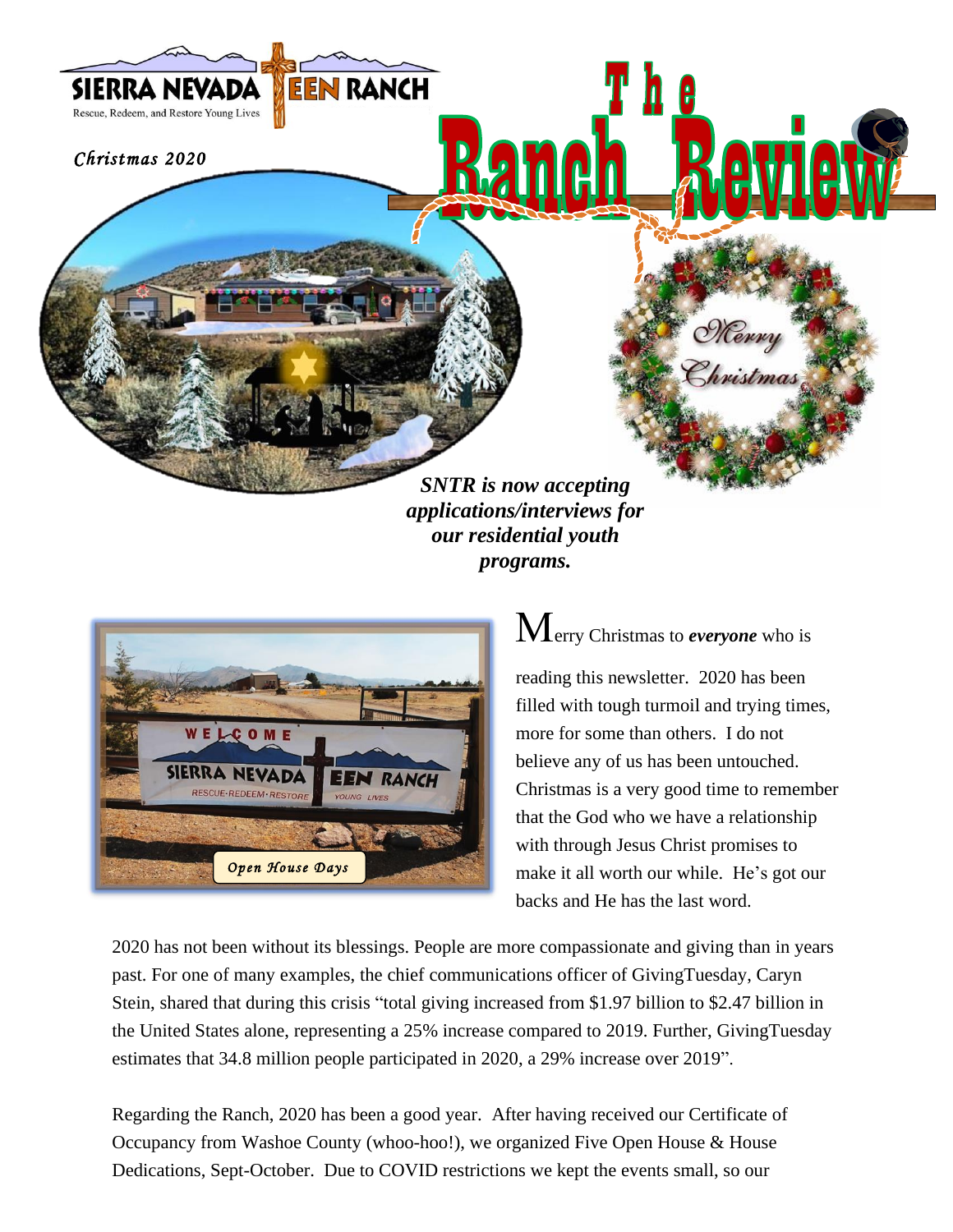invitations were limited. Guests that had supported us as early as 2002 marveled at how the vision had finally taken root; what was earlier declared by some to be "impossible" has now been accomplished. It was an inspirational time together with a time of eating, visiting, sharing, and mountain climbing. We provided tours of the facilities, revealing the site plans for programs, and revitalizing our vision and hope for our local youth.



Concerning our desire to serve Nevada's at-risk youth, it's important to remember that the statistics indicate that Nevada ranks highest in the country for homeless youth, and among the highest for teen suicide, teen pregnancy, teen drug use, teens not in school, teens not working, and teens not graduating. SNTR wants to provide a way and means of combating these crises, as we know you do too. We believe God wants to reach our youth before they wind up in lock up – before they reach the Jan Evans Juvenile Detention Center, before they reach the Washoe County Jail, before they reach the Nevada State Prison, before they make bad decisions that can change their lives forever, or worse yet, before they are found dead in the streets. It is my hope and prayer that you, and our community, would want to partner with us in bringing this Christian



have built our ministry –formed our organization, acquired our non-profit and tax-exempt status, purchased land, built and furnished our  $1<sup>st</sup>$  home by relying totally on God, His Church, and public and private donations. It is our desire to

ministry of love and intervention to our youth. We seek limited government funding, as we do not want government censorship –we want the freedom to be able to read and teach the Bible, pray, worship, disciple, and/or do any of the other Christian activities associated with our faith. We



operate our ministry in the same manner –by faith.

As stated above, we are excited and grateful to be able to say *Sierra Nevada Teen Ranch (SNTR) is now accepting applications/interviews for our residential youth programs*, all because of the generous donations from our local community!We pause even now to give thanks, to God and to all of you who have given your time, talent(s), and/or resources to make Sierra Nevada Teen ranch a reality – so, *thank you*.